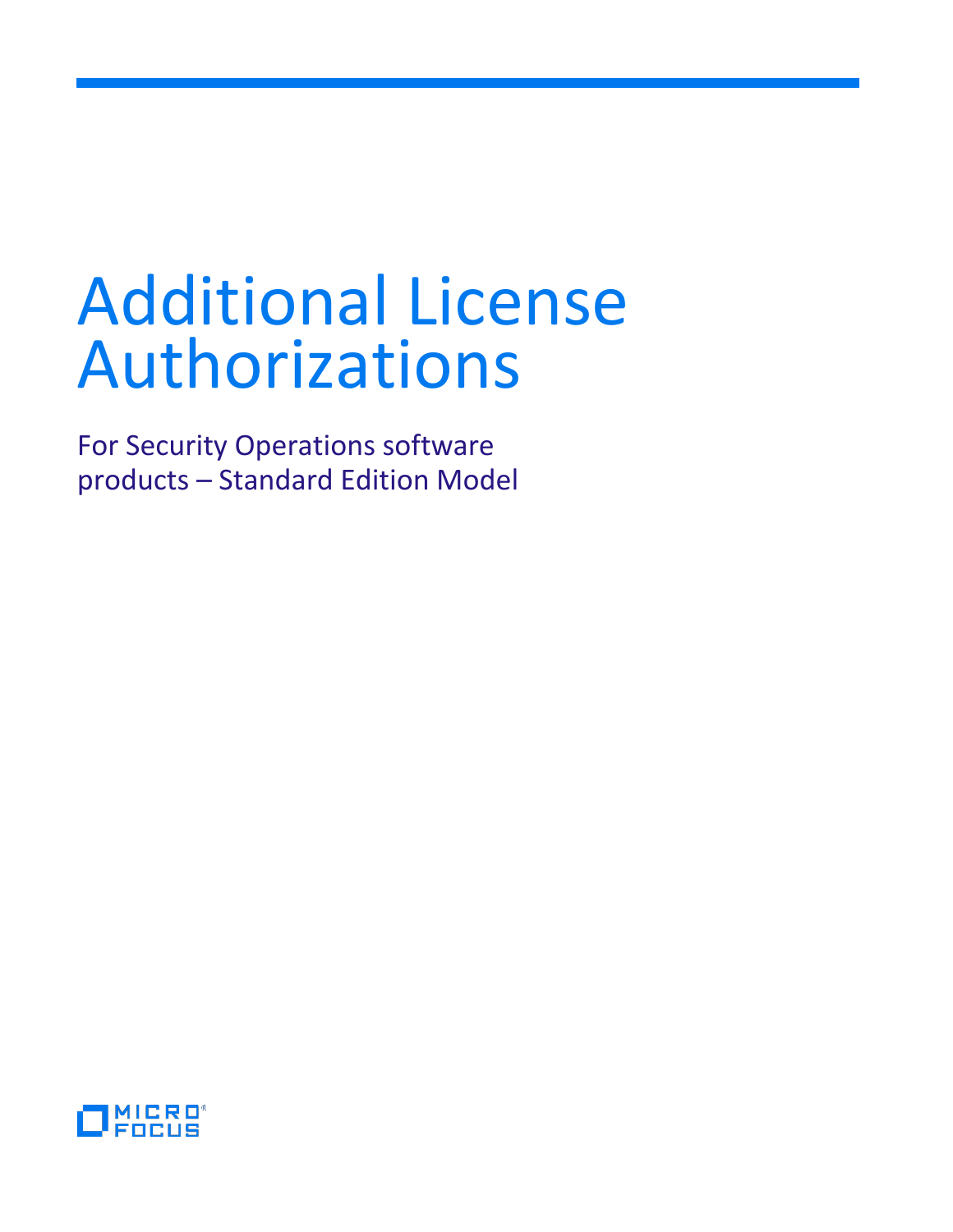# **Products covered**

These are the products covered under this ALA. If your product is **not** listed below please review the **[December 2018 version](https://softwaresupport.softwaregrp.com/doc/KM03305136?fileName=ALA_Security%20Operations_Dec_18_2018_5200-1712.pdf)  [of ALA](https://softwaresupport.softwaregrp.com/doc/KM03305136?fileName=ALA_Security%20Operations_Dec_18_2018_5200-1712.pdf)**.

| <b>Products</b>                                             | E-LTU or<br>E-Media available* | <b>Perpetual License Non-</b><br>production use<br>category ** |
|-------------------------------------------------------------|--------------------------------|----------------------------------------------------------------|
| ArcSight Enterprise Security Manager (ESM) Standard Edition | <b>Yes</b>                     | Class 1                                                        |
| ArcSight Logger Standard Edition                            | <b>Yes</b>                     | Class 1                                                        |
| ArcSight Investigate Standard Edition                       | <b>Yes</b>                     | Class 1                                                        |
| ArcSight Management Center (ArcMC) Software                 | <b>Yes</b>                     | Class 1                                                        |
| Security Open Data Platform (SODP)                          | <b>Yes</b>                     | Class 1                                                        |
| Third Party Destination add-on per Target                   | <b>Yes</b>                     | Class 1                                                        |
| Transformation Hub – formerly ArcSight Event Broker         | Yes                            | Class 1                                                        |
| ArcSight L7600 for Logger Gen9 Server                       | <b>Yes</b>                     | Class 3                                                        |
| ArcSight E7600 for ESM Gen9 Server                          | Yes                            | Class 3                                                        |
| ArcSight C6600 Gen9 for Connector Hosting Server            | Yes                            | Class 3                                                        |

\* Any product sold as E-LTU or E-Media shall be delivered electronically regardless of any contrary designation in a purchase order.

\*\* Non-production use rights, if any, can be found at **[software.microfocus.com/legal/software-licensing](https://software.microfocus.com/legal/software-licensing)**.

# **Definitions**

These are the new revised definitions for the newly repackaging products only. If you own the products that are on a different model please review the **[December 2018 version of ALA](https://softwaresupport.softwaregrp.com/doc/KM03305136?fileName=ALA_Security%20Operations_Dec_18_2018_5200-1712.pdf)**.

| Term                                              | <b>Definition</b>                                                                                                                                                                                                                                                                                                                                                                                                                                                                         |
|---------------------------------------------------|-------------------------------------------------------------------------------------------------------------------------------------------------------------------------------------------------------------------------------------------------------------------------------------------------------------------------------------------------------------------------------------------------------------------------------------------------------------------------------------------|
| <b>Active Passive High</b><br>Availability (APHA) | A failover system that is actively replicating the primary Instance of ESM and must be sized at the same<br>hardware capacity as the production instance. If the primary ESM server fails, the other server can<br>rapidly take over for it.                                                                                                                                                                                                                                              |
| Actor                                             | Any Entity being monitored by software.                                                                                                                                                                                                                                                                                                                                                                                                                                                   |
| Appliance                                         | An Instance of software loaded and pre-configured on a Server.                                                                                                                                                                                                                                                                                                                                                                                                                            |
| <b>Application Server</b>                         | A software framework that provides both facilities to create web applications and a server environment<br>to run them.                                                                                                                                                                                                                                                                                                                                                                    |
| Asset                                             | A single IT Device imported or created within the software.                                                                                                                                                                                                                                                                                                                                                                                                                               |
| Cloud                                             | A generic reference to infrastructure, platforms, or applications that are hosted or run outside of an<br>organizations' on-premise or data center environment.                                                                                                                                                                                                                                                                                                                           |
| Cluster                                           | A set of loosely or tightly connected computers that work together so that they can be viewed as a single<br>system.                                                                                                                                                                                                                                                                                                                                                                      |
| Cold Standby System                               | A standby, Non-Production System, which is not up and running. If the production system breaks down,<br>or needs to be taken out of service, it is required to be switched on and start the Cold Standby System in<br>order to take over for the Production system. A Cold Standby System, for the purposes herein shall be<br>considered a functional component of the production implementation though its use limited to moments<br>of schedule service outages or failure situations. |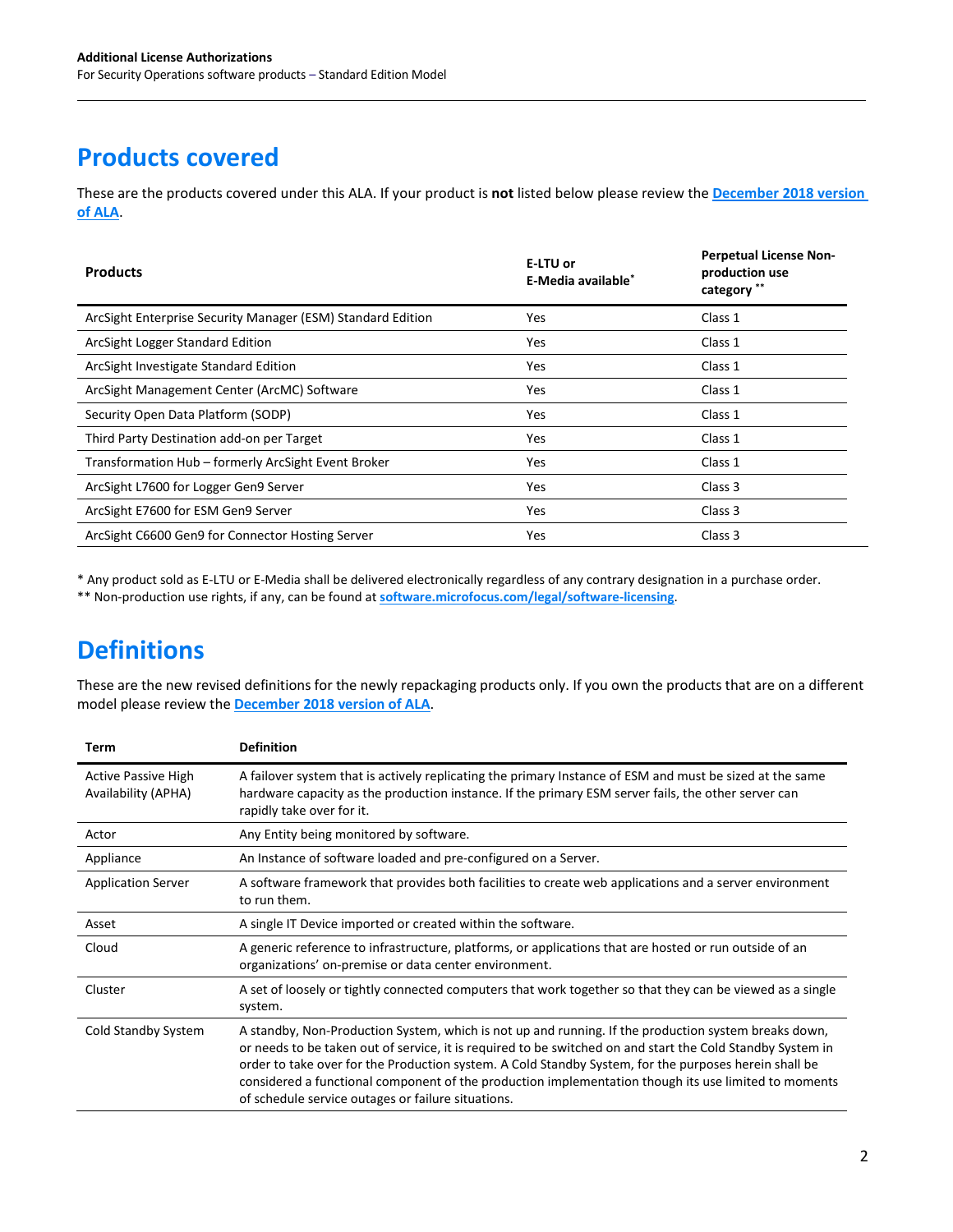$\overline{a}$ 

For Security Operations software products – Standard Edition Model

| Term                                                  | <b>Definition</b>                                                                                                                                                                                                                                                                                                                                                                                                                                        |
|-------------------------------------------------------|----------------------------------------------------------------------------------------------------------------------------------------------------------------------------------------------------------------------------------------------------------------------------------------------------------------------------------------------------------------------------------------------------------------------------------------------------------|
| Collector                                             | A generic Connector component that focuses on collection of data via a generalized method not reserved<br>or designated for an explicit Device, Application, or System. This form of Connector typically has a one-<br>to-many relationship with the number of sources that it is collecting data from. An example of a Collector<br>is Syslog.                                                                                                          |
| Connector                                             | A component within the ArcSight solution that is intended to facilitate data acquisition and integration<br>capabilities between ArcSight and other Devices, Systems and Applications.                                                                                                                                                                                                                                                                   |
| Destination                                           | A Micro Focus or ArcSight Product that receives Events via Connectors or the Transformation Hub.<br>Examples include but are not limited to ESM, Logger and Investigate.                                                                                                                                                                                                                                                                                 |
| Device                                                | An addressable Asset, physical or virtual, including, but not limited to, routers, switches, bridge, hub,<br>Server, handheld equipment, mobile equipment, printer etc., that resides within the range defined for<br>interrogation and asset tracking. Generally considered a source of Events.                                                                                                                                                         |
| Entity                                                | A generic reference to a non-person within the context of behavioral analytics. Typically seen with the<br>acronym UEBA or User Entity Behavioral Analytics as a means of drawing a distinction between human<br>and non-human actor analysis.                                                                                                                                                                                                           |
| Event                                                 | Includes any identifiable occurrence that has significance for system hardware, software, data or<br>anything else relevant to operations of an environment.                                                                                                                                                                                                                                                                                             |
| Event Broker (also<br>known as<br>Transformation Hub) | Refers to the ArcSight Transformation Hub component. This component an enterprise-scale high<br>performance message delivery bus, including raw data normalization and enrichment capabilities used in<br>security operations.                                                                                                                                                                                                                           |
| <b>Event Forwarding</b>                               | The act of retransmission of a collected Event from one ArcSight component or product to either another<br>ArcSight, or 3rd party, component or application.                                                                                                                                                                                                                                                                                             |
| Events Per Day (EPD)                                  | The total number of events generated in a twenty-four hour clock period. The clock is calculated based<br>on UTC time starting at 00:00:00 and ending at 23:59:59, regardless of any local times that may be in use.                                                                                                                                                                                                                                     |
| Events Per Second (EPS)                               | Events Per Second, refers to a consumption or performance metric used to indicate both a level of<br>expected performance that the SIEM should operate at as well as measurable metric of consumption for<br>licensing purposes. The total number of events generated in a twenty-four hour clock period. The clock is<br>calculated based on UTC time starting at 00:00:00 and ending at 23:59:59, regardless of any local times<br>that may be in use. |
| <b>Forwarding Connector</b>                           | An ArcSight Connector that enables the receiving of events from a source ESM installation and sends<br>them to a secondary destination such as another ESM installation, non-ESM location, Transformation<br>Hub, or an ArcSight Logger installation.                                                                                                                                                                                                    |
| Gigabytes (GB)                                        | Refers to Gigabytes. A Gigabyte has two definitions of size based on Decimal and Binary methods of<br>computation. The Decimal representation for 1 GB equals = 10003 or 1,000,000,000 bytes. The Binary<br>representation for 1 GB equals = 10243 or 1,073,741,824 bytes. For the purposes of ArcSight licensing<br>discussions. The calculations between Events Per Day and Gigabytes Per Day is based on the Decimal<br>representation of 1 GB.       |
| Gigabytes per Day<br>GB/per day or GB/d               | Gigabytes Per Day. The total size of storage represented in GB collected in a twenty-four hour clock<br>period. For the purposes of this document, the clock period shall be considered 00:00 - 23:59 utilizing<br>standard 24 hour UTC time.                                                                                                                                                                                                            |
| <b>Guest Data</b>                                     | Any data posted on custom topics within Transformation Hub, which is not generated or processed by a<br>SmartConnector, FlexConnector, forwarders or Transformation Hub Connector and is made available to<br>Targets as a pass through.                                                                                                                                                                                                                 |
| <b>High Availability</b>                              | Hot Standby System. Refers to a method of deployment where the Device, application, or System is<br>implemented and configured in a manner that has a reasonable expectation of being constantly<br>available. This term is generally reserved for implementations that must meet or exceed availability<br>thresholds of 99% or greater.                                                                                                                |
| Hot Standby System                                    | A designated function within a High Availability or disaster recovery configuration. This function<br>describes the context that the designated system is always in a perpetual ready state to service the<br>requests or needs of users. Traditionally traits of a Hot Standby system are: Always on;<br>Data/content/configuration is continuously synchronized with the active system, however the actual                                             |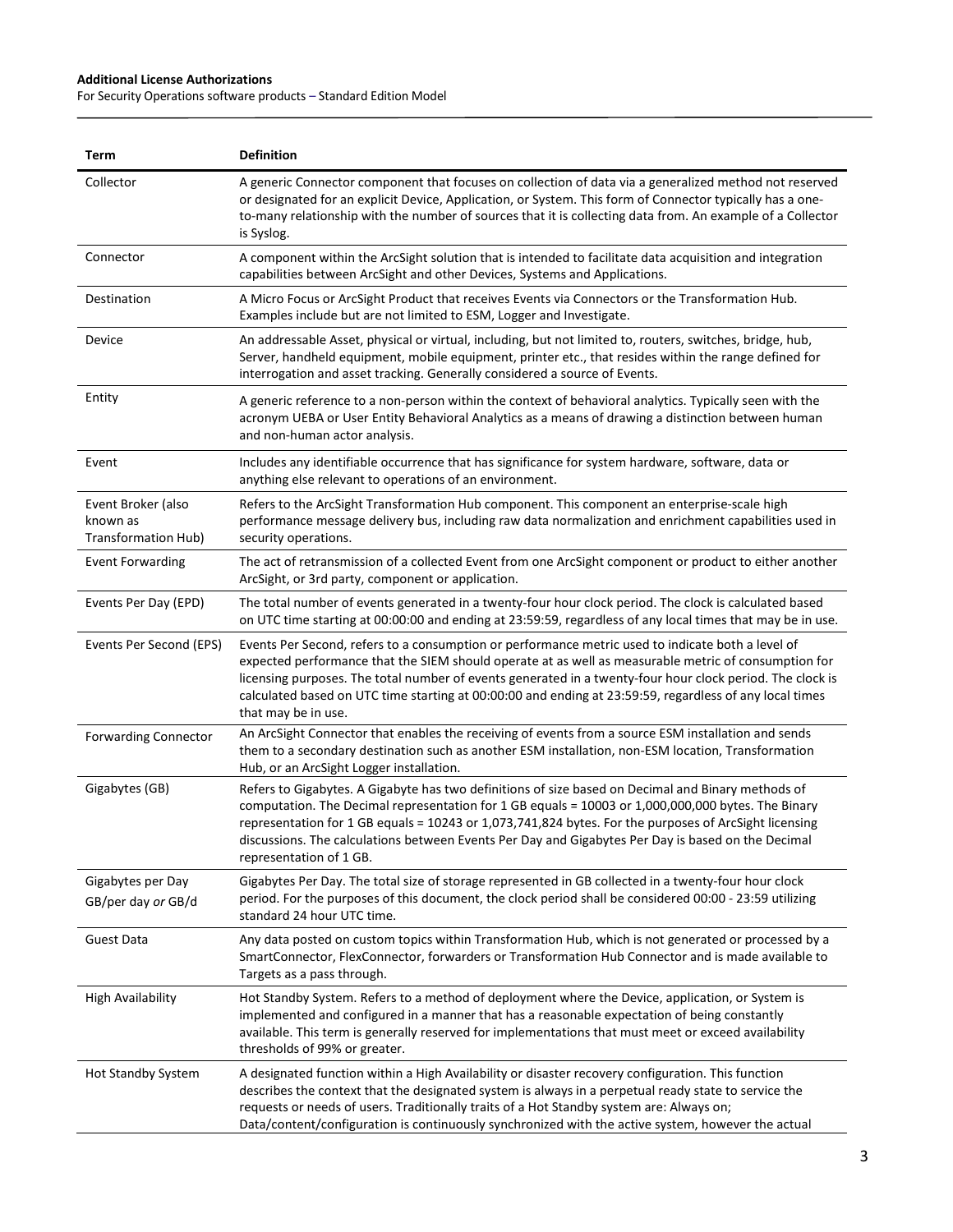$\overline{a}$ 

For Security Operations software products – Standard Edition Model

| Term                                              | <b>Definition</b>                                                                                                                                                                                                                                                                                                                                                                                                                                                                                                                                                                                                                                                                                                                                                                                                                                                                                                                                    |
|---------------------------------------------------|------------------------------------------------------------------------------------------------------------------------------------------------------------------------------------------------------------------------------------------------------------------------------------------------------------------------------------------------------------------------------------------------------------------------------------------------------------------------------------------------------------------------------------------------------------------------------------------------------------------------------------------------------------------------------------------------------------------------------------------------------------------------------------------------------------------------------------------------------------------------------------------------------------------------------------------------------|
|                                                   | ability to fulfill the requests or needs of users, is disabled until the identified failure of the primary or<br>active system.                                                                                                                                                                                                                                                                                                                                                                                                                                                                                                                                                                                                                                                                                                                                                                                                                      |
| Individual                                        | Denotes a single person or Entity as distinguished from a group or class, and also, distinguished the<br>person or Entity from a partnership, corporation, or association.                                                                                                                                                                                                                                                                                                                                                                                                                                                                                                                                                                                                                                                                                                                                                                           |
| Ingestion                                         | The act of receiving and consuming data through any ArcSight supported collection component,<br>mechanism, or function for the purposes of security operations analysis.                                                                                                                                                                                                                                                                                                                                                                                                                                                                                                                                                                                                                                                                                                                                                                             |
| Instance                                          | A unique instantiation of a component that provides a common set of functionality within an<br>Implementation of the software or overall solution. Examples include, but art not limited to, multiple<br>Instances of a connector used to service high volumes of Events, or multiple Instances of ESM. An<br>Instance may run in a standalone manner or work in conjunction with other component Instances. By<br>default an ArcSight Implementation will contain a minimum of a single Instance of the installed<br>application or components.                                                                                                                                                                                                                                                                                                                                                                                                     |
| <b>Integration Connector</b>                      | A Connector that has a primary responsibility of facilitating the exchange of information between two<br>applications, typically where one is part of the ArcSight family of products. Unlike ingestion Connectors,<br>Integration Connectors focus on, but are not limited to, the passing of synthesized information,<br>command and control capabilities, as well as state information. Examples include, but are not limited to,<br>connections with ITSM solutions, CMDBs, IAM solutions, etc.                                                                                                                                                                                                                                                                                                                                                                                                                                                  |
| <b>Key Server</b>                                 | A computer, typically an Appliance that receives and subsequently serves existing cryptographic keys to<br>users or other programs. The users' programs can be working on the same network as the Key Server or<br>on another networked computer. The Key Server may also include a function or capability that<br>participates in.                                                                                                                                                                                                                                                                                                                                                                                                                                                                                                                                                                                                                  |
| <b>Licensed EPS</b>                               | Licensed EPS, is calculated based on Post-Filtered and Pre-Aggregated Events, and is counted on a rolling<br>45 day calendar. To establish a statistical median. The relevant metric for consuming licenses is by Events<br>per Second (EPS).                                                                                                                                                                                                                                                                                                                                                                                                                                                                                                                                                                                                                                                                                                        |
| <b>Moving Median Events</b><br>per Second (MMEPS) | The median value is the SEPS value that is a number in statistics that identify the middle of a data set.<br>The Moving Median Events Per Second (MMEPS) is the Median SEPS value calculated by shifting the<br>evaluation window one day every twenty-four hours keeping 45 days as the dataset. The clock definition<br>for a day used for this calculation is defined by UTC time 00:00:00 to 23:59:59 regardless of local times<br>that may be in use.                                                                                                                                                                                                                                                                                                                                                                                                                                                                                           |
| Multiplexing                                      | The act of inserting a component within an input or output flow chain with the intent of making multiple<br>individual Devices, Systems, or applications appear to be a single data stream or connection regardless of<br>intent or intended purpose. In such situations, when a multiplexing technology is utilized within the<br>ingestion data flow each Device, application, or System is to be counted separately and subject to any<br>applicable licensing terms and conditions. In situations where multiplexing technology is utilized with the<br>output or routing of data that derives either from one or more ArcSight applications or components, as<br>well as any Guest Data that may be introduced to the Transformation Hub component, then each Target<br>shall be counted separately and is subject to the applicable licensing terms and conditions for routing to<br>non ArcSight family, or Micro Focus product destinations. |
| Not for Resale (NFR)                              | Refers to Not For Resale. A packaging and delivery term that denotes that the packaged software or<br>solution, regardless of delivery method, may not be resold by the holder typically under any condition.<br>Most commonly a classification of software made available by Micro Focus to its partners.                                                                                                                                                                                                                                                                                                                                                                                                                                                                                                                                                                                                                                           |
| <b>Nodes</b>                                      | Any physical or virtual Device within a network of other devices that is able to send, receive, and/or<br>forward information.                                                                                                                                                                                                                                                                                                                                                                                                                                                                                                                                                                                                                                                                                                                                                                                                                       |
| Non-Production                                    | A designation for specific computing environment within an organization that is not responsible for the<br>delivery of the day-to-day operations of the business, rather reserved for other purposes such as<br>development, testing, etc. May also be a designation of a component, application, or system that is<br>installed and running in an environment that is not associated with the day-to-day physical operations<br>and service delivery of the organization. This would typically refer to instances installed in a lab<br>environment for evaluation, development, testing, etc.                                                                                                                                                                                                                                                                                                                                                      |
| Post-Filtered                                     | A designation of an Event that has not been removed for collection or analysis by a filter, regardless of<br>the filter's location.                                                                                                                                                                                                                                                                                                                                                                                                                                                                                                                                                                                                                                                                                                                                                                                                                  |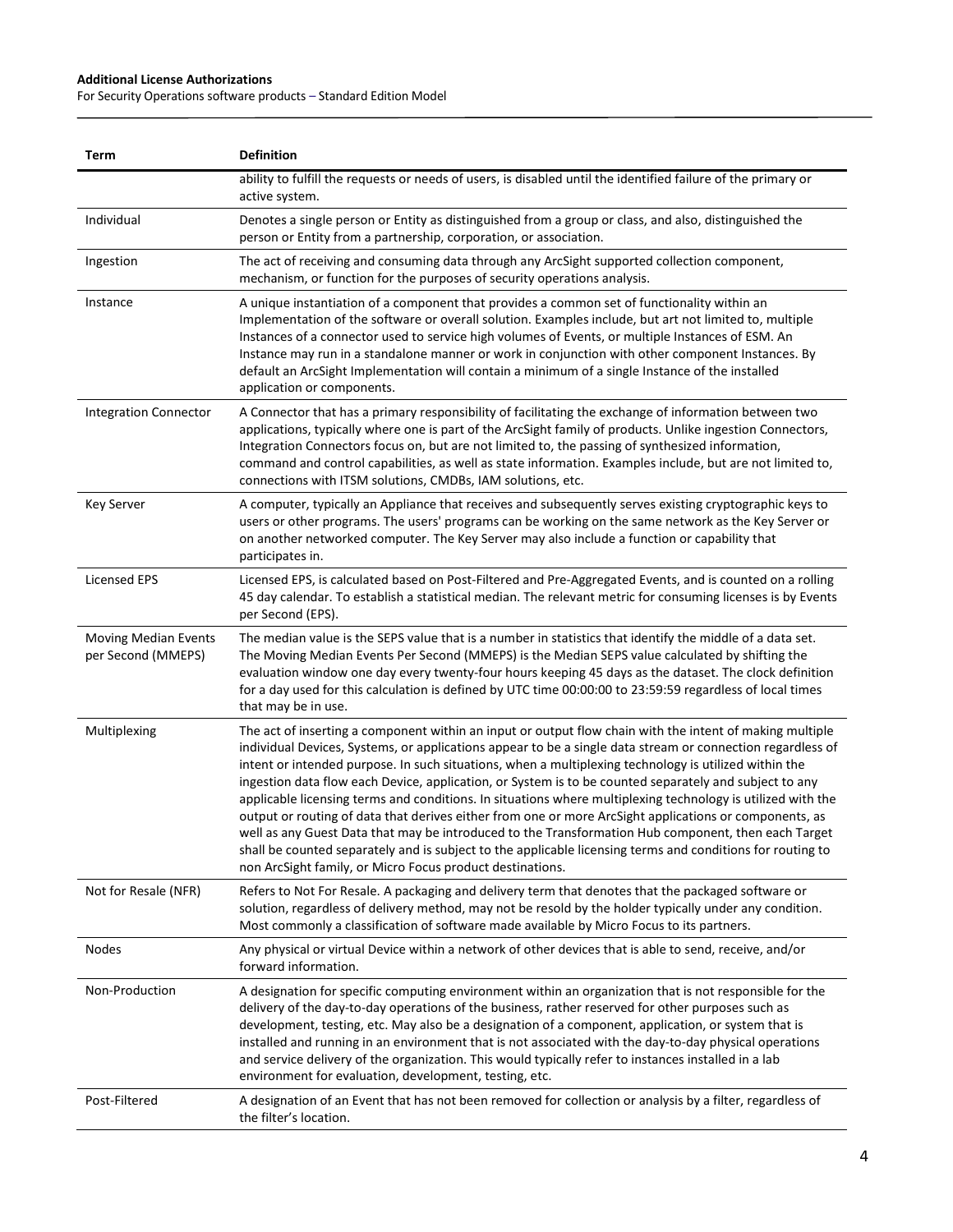For Security Operations software products – Standard Edition Model

| Term                  | <b>Definition</b>                                                                                                                                                                                                                                                                                                                                                                                                                                                          |
|-----------------------|----------------------------------------------------------------------------------------------------------------------------------------------------------------------------------------------------------------------------------------------------------------------------------------------------------------------------------------------------------------------------------------------------------------------------------------------------------------------------|
| Pre-Aggregated        | Denotes that the Event is counted as a singular entity, if it is counted, post-filtering. The aggregation<br>capability of ArcSight is the ability to roll up or summarize the occurrence of multiple Events into a<br>singular Event for the purpose of efficiency. To be counted pre-aggregation means that if ten of the same<br>Events occur and are aggregated into a singular Event, then the ten Events are counted as ten unique<br>Events not one singular Event. |
| SaaS Subscription     | Refers to Software as a Service, or an application that is delivered in an environment that is hosted<br>outside the user's environment. The consumer of the application does not have a perpetual right to the<br>software and pays for accesses for a given period of time that renews at the application publisher's<br>defined interval.                                                                                                                               |
| Server or SVR         | Means any designated computer system in which an Instance or Instances of the software is installed.                                                                                                                                                                                                                                                                                                                                                                       |
| Sustained EPS or SEPS | The "constant" Events Per Second that the system sustained within the twenty-four hour clock period. It<br>normalizes peaks and valleys and gives a better indication of use. The formula used for this calculation is<br>$(EPD/(60*60)*24)$ . For the purposes of this document, the clock period shall be considered 00:00 - 23:59<br>utilizing standard 24 hour UTC time.                                                                                               |
| System                | A set of applications, components, Devices working together.                                                                                                                                                                                                                                                                                                                                                                                                               |
| Target                | A non-ArcSight or Non-Micro Focus third party destination of the data leaving any of the Micro Focus<br>products, including but not limited to the Transformation Hub, SmartConnectors, or Logger, via Event<br>forwarding.                                                                                                                                                                                                                                                |
| Terabyte (TB)         | Refers to Terabytes. A Terabyte has two definitions of size based on Decimal and Binary methods of<br>computation. The Decimal representation for 1 TB = 10004 equals or 1,000,000,000,000 bytes. The<br>Binary representation for 1 TB equals 10244 or 1,099,511,627,776 bytes.                                                                                                                                                                                           |
| User                  | A reference to a specific persons, Device, application, or System that engages in some way with the<br>application with the intent to make use of one or more of the application's capabilities or functions.                                                                                                                                                                                                                                                              |
| Vertica Stored Data   | Means the uncompressed data that is stored in a Vertica database, as if it such uncompressed data had<br>been exported from the database in text format.                                                                                                                                                                                                                                                                                                                   |

# **Software specific license terms**

Software products with software specific license terms are described below.

As of **May 1, 2019** the following licensing model has been introduced:

## **ArcSight Enterprise Security Manager (ESM) Standard Edition**

ESM provides an event collection, aggregation, monitoring and analytics solution that enables users to ingest events from a variety of sources via the ArcSight family of SmartConnectors and Transformation Hub part of the Security Open Data Platform. ESM facilitates real-time monitoring of events providing notification in one more user-defined conditions. As part of ESM's analysis capabilities, it provides real-time analytics consisting of event correlation and pattern detection of events across a range of one or more data sources. The results of the performed analysis are made known to the user through continuous monitoring and notification capabilities, as well as a comprehensive set of reporting capabilities.

#### **Key points for Enterprise Security Manager Standard Edition**

 ArcSight Enterprise Security Manager (ESM) Standard Edition is licensed by ingestion capacity measured in EPS that is calculated post-filter, pre-aggregation. Ingestion capacity is sold in tiers of: 100, 250, 500, 1000, 2500, 5000, 10000, 25000 and 50000. ESM, through use of the Forwarding Connector, may forward events to locations such as but not limited to high tier ESM implementations. When forwarding events from ESM, leveraging the Forwarding Connector, the only limits imposed are a result of hardware or performance constraints of the ESM software. No other limits are imposed.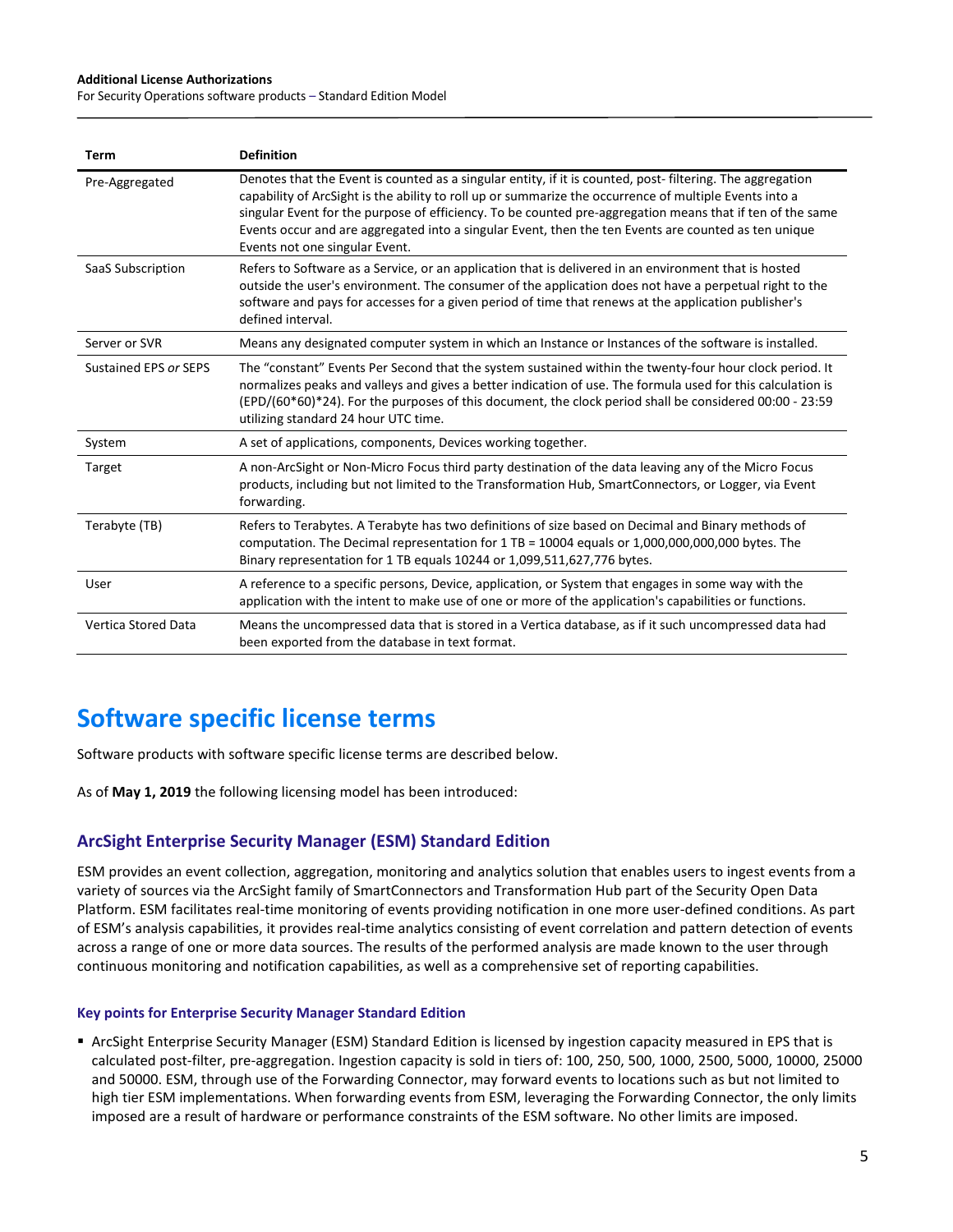- Users are included regardless of access via consoles or web users. Users and Devices are no longer counted or considered a relevant metric.
- No rights to forward data outside of ArcSight products without a separate purchase of Third Party Destination license. Use of Multiplexing technologies between ArcSight products and Third Party Targets is not permitted.
- The software may be installed without licensing impact, regardless of the number of Instances.

| <b>Offering Includes</b><br><b>Software</b>                                                              |                                                                                                                                                                                                                                                                               |
|----------------------------------------------------------------------------------------------------------|-------------------------------------------------------------------------------------------------------------------------------------------------------------------------------------------------------------------------------------------------------------------------------|
| ArcSight Enterprise Security<br>Manager (ESM) Standard<br>Edition<br>• SmartConnectors 7.11.0 and higher | <b>Enterprise Security Manager (v7.0 and higher) ingestion capacity in Licensed EPS</b><br>■ Transformation Hub (v2.21 and higher) equivalent Licensed EPS capacity to ESM<br>ArcSight Management Center (v2.9 and higher) for centralized ArcSight infrastructure management |

# **ArcSight Logger Standard Edition**

Logger provides an event collection, aggregation, analysis, and storage solution that enables customers to ingest events from a variety of sources inlcuding but not limited to the ArcSight family of SmartConnectors and Transformation Hub, and selfcontained collectors. Once ingested, logs are stored in an immutable long-term compressed data store for use in various search, compliance, auditing and reporting activities as required.

#### **Key points for Logger Standard Edition**

- **Logger Standard Edition is licensed by ingestion capacity measured in EPS that is calculated post-filter, pre-aggregation.** Ingestion capacity is sold in tiers of: 100, 250, 500, 1000, 2500, 5000, 10000, 25000 and 50000. Forwarding data only limited to the hardware or performance constraints of the Logger software.
- No rights to forward data outside of ArcSight products without a separate purchase of Third Party Destination license. Use of Multiplexing technologies between ArcSight products and Third Party Targets is not permitted.
- GB/d is no longer a relevant metric.
- The software may be installed without licensing impact, regardless of the number of Instances

| <b>Software</b>                     | <b>Offering Includes</b>                                                                      |
|-------------------------------------|-----------------------------------------------------------------------------------------------|
| ArcSight Logger Standard<br>Edition | ■ Logger (v6.7 and higher) ingestion capacity in Licensed EPS                                 |
|                                     | ■ Transformation Hub (v2.21 and higher) equivalent Licensed EPS to Logger                     |
|                                     | ArcSight Management Center Instance (v2.9) for centralized ArcSight infrastructure management |
|                                     | • SmartConnectors 7.11.0 and higher                                                           |

# **ArcSight Investigate Standard Edition**

Arcsight Investigate Standard Edition is a high-capacity, threat-investigation solution that enables users to search through and analyze vast amounts of event data for anomalies associated with such entities as users, IP addresses, and network assets. Information yielded from a search can help users detect and investigate breaches.

#### **Key points for Investigate Standard Edition**

- Investigate Standard Edition is licensed by ingestion capacity measured in EPS that is calculated post-filter, preaggregation. Ingestion capacity is sold in tiers of: 100, 250, 500, 1000, 2500, 5000, 10000, 25000 and 50000.
- This LTU does not permit the use of Vertica Premium Edition on a standalone basis, such as but not limited to, using thirdparty business intelligence tools, loading data directly into the database or performance ad hoc queries independent of Micro Focus Security ArcSight Investigate.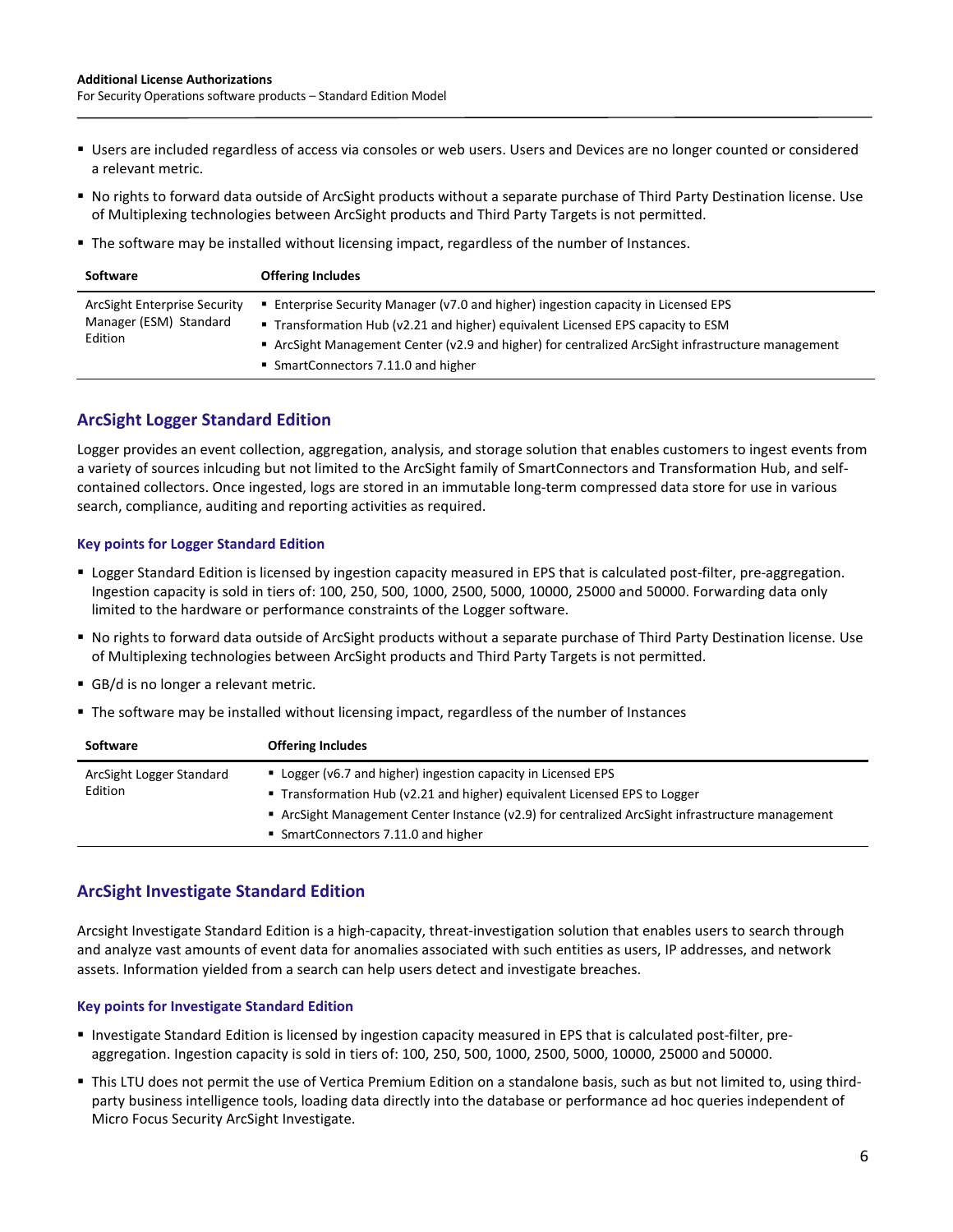- No rights to forward data outside of ArcSight products without a separate purchase of Third Party Destination license. Use of Multiplexing technologies between ArcSight products and Third Party Targets is not permitted.
- The software may be installed without licensing impact, regardless of the number of Instances.

| <b>Software</b>                                 | <b>Offering Includes</b>                                                                                                                                                                                                                                                                                                                                                                                          |
|-------------------------------------------------|-------------------------------------------------------------------------------------------------------------------------------------------------------------------------------------------------------------------------------------------------------------------------------------------------------------------------------------------------------------------------------------------------------------------|
| ArcSight Investigate<br><b>Standard Edition</b> | Investigate (v2.3 and higher) ingestion capacity in Licensed EPS<br>■ Transformation Hub (v2.21 and higher) equivalent Licensed EPS to Investigate<br>ArcSight Management Center Instance (v2.9) for centralized ArcSight infrastructure management<br>• Vertica - 2 TBs for every 100 Investigate EPS (250 tier will receive 4 TBs) – limited for Investigate use<br>only<br>• SmartConnectors 7.11.0 and higher |

# **ArcSight Management Center (ArcMC) Software per Instance**

ArcSight Management Center Software is a centralized security management center that manages large deployments of ArcSight solutions such as an ArcSight Logger, ArcSight Investigate, ArcSight ESM, ArcSight SmartConnector, ArcSight Connector Appliances and Transformation Hub through a single interface. Automates log collection and log management.

#### **Key points for ArcSight Management Center Software**

- When included in the Standard Edition license for ESM, Investigate and Logger ArcSight Management Center per Instance software product is limited only by hardware capacity. The software may be installed without licensing impact, regardless of the number of Instances.
- When purchased for connector hosting services (e.g. Appliance) ArcMC requires concurrent or prior purchase of a Connector Hosting server (example C6600 server).

# **Security Open Data Platform (SODP)**

Using an open architecture, Security Open Data Platform (SODP) centralizes security data ingestion, infrastructure configuration management and monitoring, and data queuing, transformation and routing to ArcSight analytics ecosystems like Enterprise Security Manager (ESM), Logger and Investigate, or to third party software.

#### **Key points for Security Open Data Platform**

- Security Open Data Platform is licensed by ingestion capacity measured in EPS that is calculated post-filter, preaggregation. Ingestion capacity is sold in tiers of: 100, 250, 500, 1000, 2500, 5000, 10000, 25000 and 50000. Forwarding data only limited to the hardware or performance constraints of the SODP software.
- When deployed with a Connector hierarchy where one or more Connectors is forwarding data to a higher tier Connector, that is in turn forwarding the same data to the Transformation Hub, the aggregated EPS may not exceed the Licensed EPS capacity of the Destination products (i.e. ESM and Logger).
- Security Open Data Platform may be used independently from ESM, Logger or Investigate for the purposes of data ingestion, transformation and routing from one or more sources to one or more Targets. Any use of the SODP that involves the routing of data to a Target must be licensed via the ArcSight Third Party Destination per Target license SKU. Minimum of 1 license required.

| Software           | <b>Offering Includes</b>                                                                        |
|--------------------|-------------------------------------------------------------------------------------------------|
| Security Open Data | ■ Event Broker renamed Transformation Hub (v2.21 and higher) ingestion capacity in Licensed EPS |
| Platform (SODP)    | ArcSight Management Center Instance (v2.9) for centralized ArcSight infrastructure management   |
|                    | • SmartConnectors 7.11.0 and higher                                                             |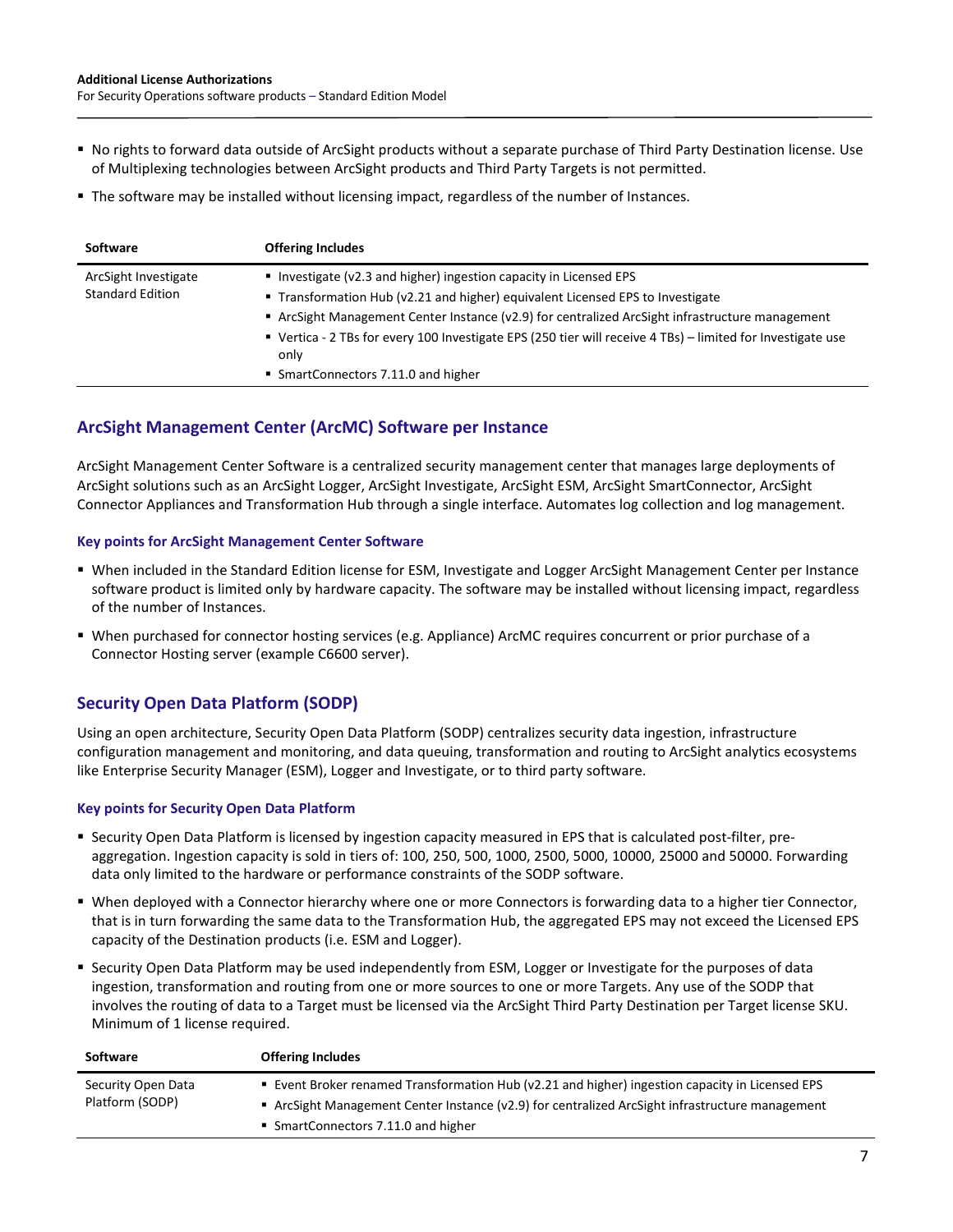## **Micro Focus ArcSight SmartConnectors**

ArcSight SmartConnectors are designed to retrieve data from Servers or other Event sources in customer environments, normalize that data, and feed it into Micro Focus products. Unless licensed under the Third Party Destination per Target license, SmartConnectors may not be used to feed event data into any non-Micro Focus or ArcSight products.

- **The following Connectors are included under the SmartConnector entitlements:** 
	- FlexConnector which is a software development product ("SDK") that enables monitoring of Devices not supported by Micro Focus ArcSight software.
	- Quick Flex Parser Tool generates parser file used in FlexConnector framework.
	- Connector Load Balancer provides a "connector-smart" load balancing mechanism by monitoring the status and load of the SmartConnectors.

## **Third Party Destination add-on per Target**

The Third Party Destination add-on per Target license provides the entitlement rights to forward Event data to a Non-ArcSight or Micro Focus product.

#### **Key points for Third Party Destination Add-On per Target**

- A Third Party Destination license is required for any data placed on the Transformation Hub that was not placed by an ArcSight, or Micro Focus family connector, collector or product.
- **P** Requires prior or parallel purchase of either Logger, ESM, Investigate or Security Open Data Platform.
- **QTY 1 is required for each unique Target.**

## **Transformation Hub – formerly ArcSight Event Broker**

Transformation Hub is part of the ArcSight family of products that provides an enterprise message delivery bus, raw data normalization, enrichment, and transformation capabilities for security operations.

#### **Key points for Transformation Hub**

- The entitlement for Transformation Hub is included in the "Standard Edition" products and Security Open Data Platform.
- Licenses are equivalent to the Licensed EPS for the "Standard Edition" or Security Open Data Platform (SODP) product which includes the Transformation Hub.

#### **Appliances**

As of **May 1, 2019**, Micro Focus's ArcSight appliances are sold separately from the software (see matrix below). Customers can add capacity using the older model, if they are not on the latest versions.

| Appliance                                                  | <b>Offering Includes</b>                                                                                                                                                                                                                                                                |
|------------------------------------------------------------|-----------------------------------------------------------------------------------------------------------------------------------------------------------------------------------------------------------------------------------------------------------------------------------------|
| ArcSight L7600 for Logger<br>Gen9 Server                   | Hardware Appliance for Logger only, preloaded with the applicable Logger image. Software is licensed<br>separately. Server can be used for production, non-production or HA purposes. Max capacity of 10,000 EPS.<br>Only for Software Versions 6.7 and higher.                         |
| ArcSight E7600 for ESM<br>Gen9 Server                      | Hardware Appliance for ESM only, preloaded with the applicable ESM image. Software is licensed<br>separately. Server can be used for production, non-production or HA purposes. Max capacity of 10,000 EPS.<br>Only for Software Versions 7.0 and higher.                               |
| ArcSight C6600 Gen9 for<br><b>Connector Hosting Server</b> | Hardware Appliance for Connector hosting only, preloaded with the applicable Connector Appliance image.<br>Software is licensed separately. Server can be used for production, non-production or HA purposes. Max<br>capacity of 10,000 EPS. Only for Software Versions 2.9 and higher. |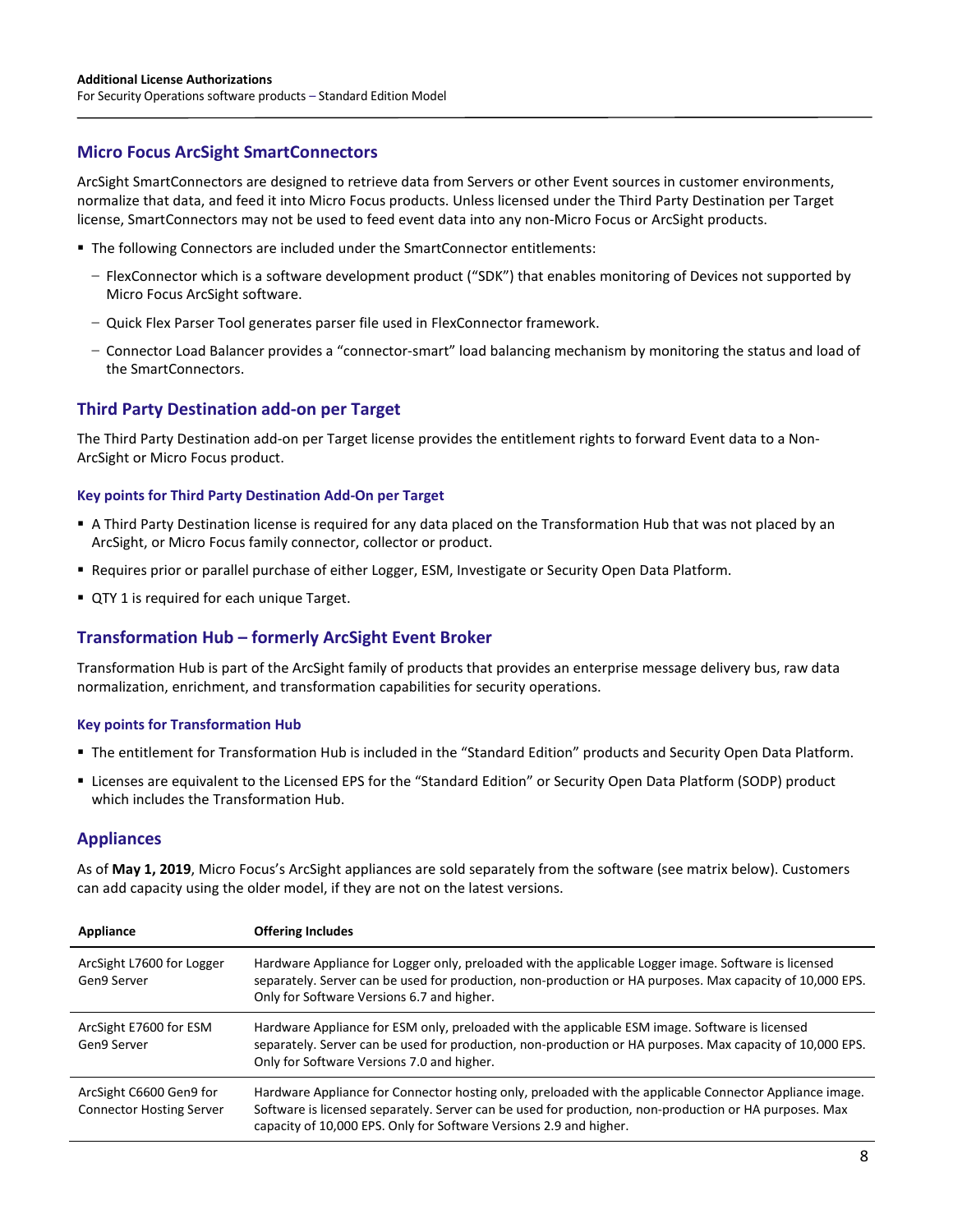# **Additional license terms**

 $\overline{a}$ 

|                                                | Term                                                                                                                                                                                                                                                                                                                                                                                                                                                                                                                                                                                                                                                                                                                                                                                                                                                                                                                                                                                                                                                                                                                                                                                                                                                                                                                                                                                                                                                                                                                                                                                                                                                                                                                                                                                                                                                                                                          |
|------------------------------------------------|---------------------------------------------------------------------------------------------------------------------------------------------------------------------------------------------------------------------------------------------------------------------------------------------------------------------------------------------------------------------------------------------------------------------------------------------------------------------------------------------------------------------------------------------------------------------------------------------------------------------------------------------------------------------------------------------------------------------------------------------------------------------------------------------------------------------------------------------------------------------------------------------------------------------------------------------------------------------------------------------------------------------------------------------------------------------------------------------------------------------------------------------------------------------------------------------------------------------------------------------------------------------------------------------------------------------------------------------------------------------------------------------------------------------------------------------------------------------------------------------------------------------------------------------------------------------------------------------------------------------------------------------------------------------------------------------------------------------------------------------------------------------------------------------------------------------------------------------------------------------------------------------------------------|
| A. Complete Product                            | You shall install and use the software as authorized in the applicable agreement and this ALA only as a<br>complete product and may not use portions of such software on a standalone basis separate from the<br>complete software or separate from the Server if delivered as an Appliance unless expressly authorized in<br>the Supporting Material, specifications or an applicable agreement.                                                                                                                                                                                                                                                                                                                                                                                                                                                                                                                                                                                                                                                                                                                                                                                                                                                                                                                                                                                                                                                                                                                                                                                                                                                                                                                                                                                                                                                                                                             |
| <b>B. Additional Software</b><br>License terms | You shall not access the embedded Oracle database or any other third-party product embedded in the<br>Micro Focus ArcSight software with applications other than the Micro Focus ArcSight software.                                                                                                                                                                                                                                                                                                                                                                                                                                                                                                                                                                                                                                                                                                                                                                                                                                                                                                                                                                                                                                                                                                                                                                                                                                                                                                                                                                                                                                                                                                                                                                                                                                                                                                           |
| C. Performance<br>Information                  | You will not (and will not instruct, authorize or allow any third party to) publicly disseminate any<br>performance information or analysis (including, without limitation, benchmarks and performance tests)<br>from any source relating to the software.                                                                                                                                                                                                                                                                                                                                                                                                                                                                                                                                                                                                                                                                                                                                                                                                                                                                                                                                                                                                                                                                                                                                                                                                                                                                                                                                                                                                                                                                                                                                                                                                                                                    |
| D. Security and Network<br>Acknowledgements    | You acknowledge and agree that the software (i) accumulates and organizes security information that, in<br>the wrong hands, could serve as a blueprint of your security system and its vulnerabilities and that any<br>disclosure of such information could result in substantial harm to you and others. You will be solely<br>responsible for any disclosure of such information; and (ii) is designed to give the user emergency<br>administrator-level control over your computer network, with the ability to dynamically reconfigure or<br>disable network infrastructure devices, change network topology and exclude network access. Such<br>networking products should be used only by users who have been trained in the use of such networking<br>products. Improper use of such networking products may result in significant network damage or<br>downtime. You assume all risks associated with the operation of such networking products.                                                                                                                                                                                                                                                                                                                                                                                                                                                                                                                                                                                                                                                                                                                                                                                                                                                                                                                                                      |
| E. Additional third party<br>terms             | You shall not (and will not instruct, authorize or allow any third party to) create, modify, change the<br>behavior of, classes, interfaces, or sub packages that are in any way identified as "java", "javax", "sun" or<br>similar convention as specified by Oracle in any naming convention designation. In the event that you<br>create an additional API(s) which: (a) extends the functionality of a Java Environment; and (b) is exposed<br>to third party software developers for the purpose of developing additional software which invokes such<br>additional API, you must promptly publish broadly an accurate specification for such API for free use by all<br>developers. Oracle and Java Trademarks and Logos. You may not use an Oracle America, Inc. name,<br>trademark, service mark, logo or icon. You acknowledge that Oracle owns the Java trademark and all Java-<br>related trademarks, logos and icons including the Coffee Cup and Duke ("Java Marks") and agrees to: (a)<br>comply with the <b>Java Trademark Guidelines</b> ; (b) not to do anything harmful to or inconsistent with<br>Oracle's rights in the Java Marks; and (c) assist Oracle in protecting those rights, including assigning to<br>Oracle any rights acquired by you in any Java Mark. Source Code. Software may contain source code that,<br>unless expressly licensed for other purposes, is provided solely for reference purposes pursuant to the<br>terms of your license. Source code may not be redistributed unless expressly provided for in the terms of<br>your license. Third Party Code. Additional copyright notices and license terms applicable to portions of the<br>software are set forth in the Third Party Copyright Notices and License terms and the<br>THIRDPARTYLICENSEREADME.txt file contained therein that can be accessed from the ancillary.txt file or<br>user documentation. |
| F. Additional<br><b>Confidentiality Terms</b>  | The software, Micro Focus ArcSight Documentation and technical information and other code or data of<br>any type provided by Micro Focus (or its agents), are Micro Focus Confidential Information or the<br>confidential information of third parties without any marking or further designation (Confidential<br>Information). You will hold in confidence and not use or disclose any Confidential Information, except as<br>expressly permitted in the Agreement and this ALA.                                                                                                                                                                                                                                                                                                                                                                                                                                                                                                                                                                                                                                                                                                                                                                                                                                                                                                                                                                                                                                                                                                                                                                                                                                                                                                                                                                                                                            |
|                                                | Your nondisclosure obligation will not apply to information which you can document: (i) was rightfully in<br>its possession or known to it prior to receipt of the Confidential Information; (ii) is or has become public<br>knowledge through no fault of you (iii) is rightfully obtained by you from a third party without breach of<br>any confidentiality obligation; or (iv) is independently developed by employees or contractors of you who<br>had no access to such information.                                                                                                                                                                                                                                                                                                                                                                                                                                                                                                                                                                                                                                                                                                                                                                                                                                                                                                                                                                                                                                                                                                                                                                                                                                                                                                                                                                                                                    |